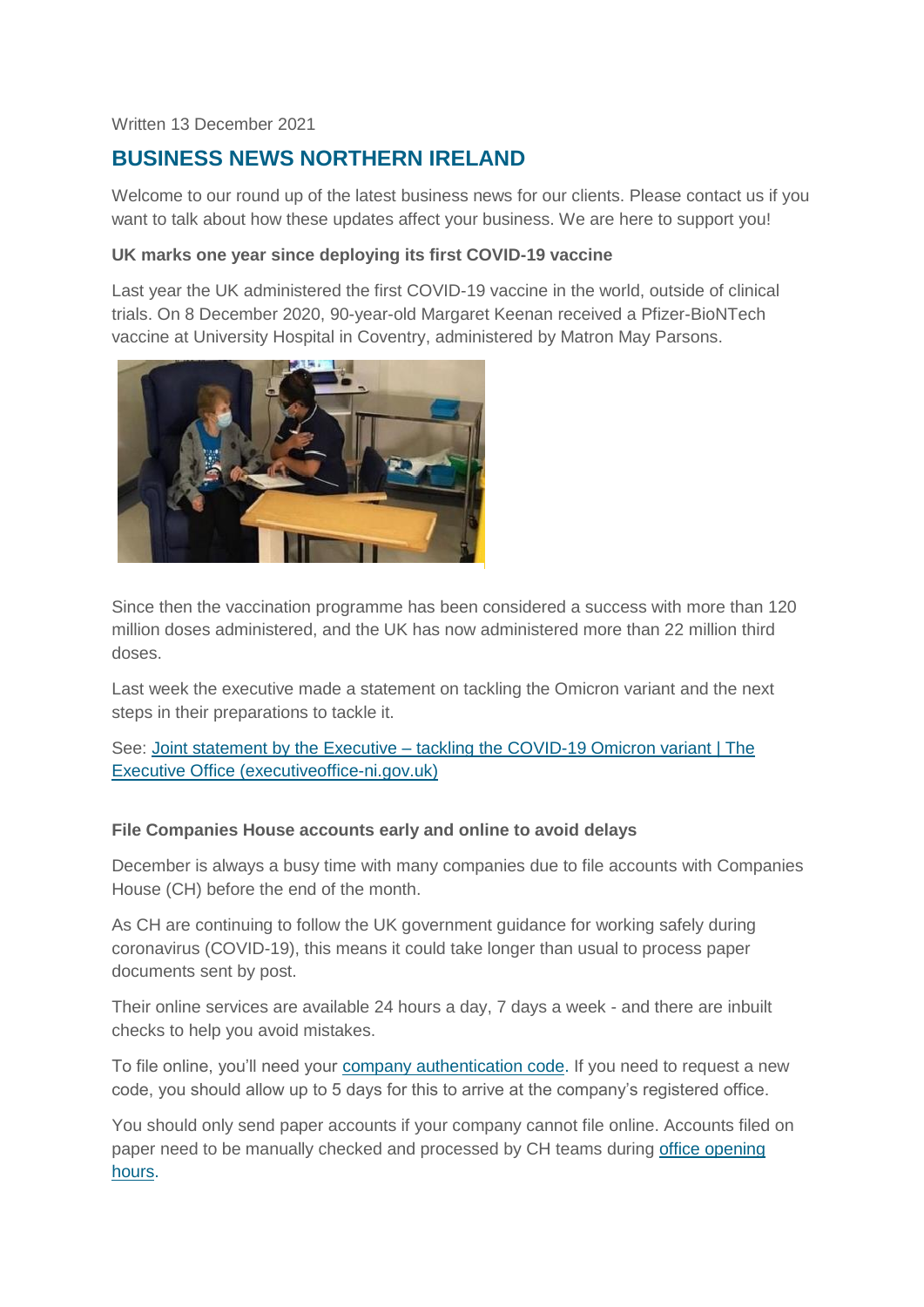# See: [File Companies House accounts early and online to avoid delays -](https://www.gov.uk/government/news/file-companies-house-accounts-early-and-online-to-avoid-delays) GOV.UK [\(www.gov.uk\)](https://www.gov.uk/government/news/file-companies-house-accounts-early-and-online-to-avoid-delays)

### **Food Standards Authority (FSA) launches new food fraud resilience tool**

The [National Food Crime Unit \(NFCU\)](https://www.food.gov.uk/about-us/national-food-crime-unit) have developed this Food Fraud Resilience Self-Assessment Tool to provide support, guidance, and advice to food businesses on fraud and food fraud. The tool is designed for food business operators in England, Wales and Northern Ireland.

The self-assessment tool covers different areas that businesses will need to be aware of so that they can better identify and address process issues.

Food crime is defined as serious fraud and related criminality in food supply chains, including any activity impacting on drink and animal feed. It can be seriously harmful to consumers, food businesses and the wider food industry.

The tool is made up of 7 sections and provides advice for countering food fraud. These questions will help you to evaluate your business and identify areas for improvement. The tool will not provide you with a final score.

This can be completed anonymously, and any data submitted will not be collected in a way that could identify you. The tool should take no more than 15 minutes to use.

See: [Food fraud resilience self-assessment tool | Food Standards Agency](https://www.food.gov.uk/food-fraud-resilience-self-assessment-tool)

#### **Help to Grow: Digital scheme**

Help to Grow: Digital is a new UK-wide scheme to help small and medium size businesses (SMEs) adopt digital technologies that are proven to increase productivity.

From December 2021, the scheme will offer SMEs free and impartial advice on how technology can help their business. A new online platform will be set up to help them to:

- identify their digital technology needs
- assess technology purchasing options
- implement new technologies in their operations

Eligible businesses will also be able claim a voucher covering up to 50 per cent of the costs of approved digital software, up to a maximum of £5,000.

These vouchers are expected to be available for software that helps businesses:

- build customer relationships and increase sales
- make the most of selling online
- manage their accounts and finances digitally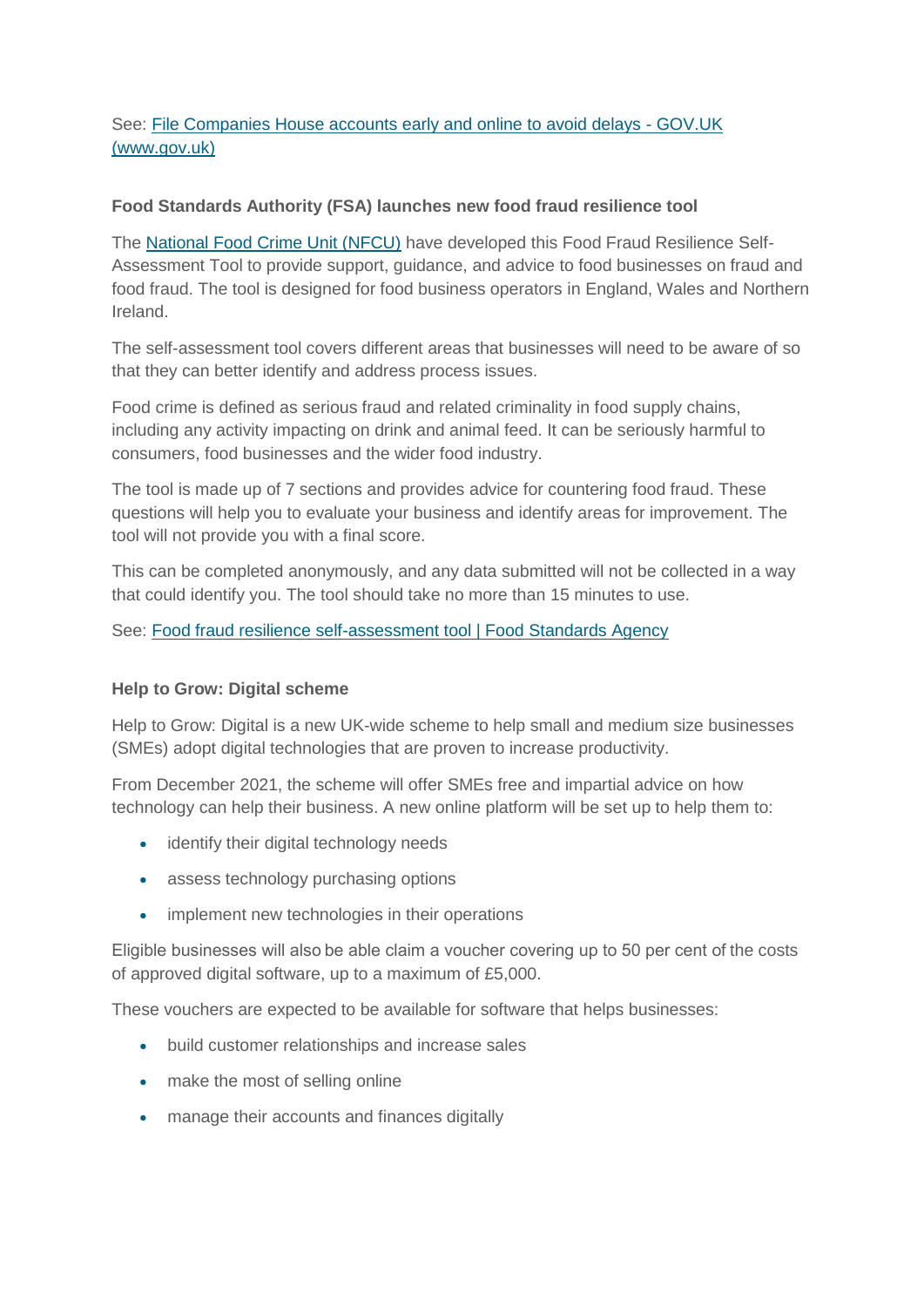The voucher will be available to UK businesses that:

- are registered at Companies House
- employ between 5 and 249 employees
- have been trading for more than 12 months
- are purchasing the approved software for the first time

See: Help to Grow – [Take your business to the next level \(campaign.gov.uk\)](https://helptogrow.campaign.gov.uk/?utm_campaign=helptogrow_digital&utm_medium=organic&utm_source=too&utm_content=toolkit)

#### **Africa Investment Conference 2022**

The UK Department for International Trade is inviting businesses to attend the Africa Investment Conference on 20 January 2022. This virtual event will take place on the second anniversary of the UK-Africa Investment Summit hosted by the British Prime Minister, Boris Johnson, in London.

The Africa Investment Conference will provide a platform for UK and African businesses to connect. It will encourage deal origination, facilitate networking opportunities and raise visibility and interest in African opportunities within an impact and clean growth context. Delegates will be able to hear directly from UK companies about doing business across Africa. The conference is supported by the Africa Investors Group, a grouping of some of the UK's largest investors in Africa.

See: [Home \(great.gov.uk\)](https://www.events.great.gov.uk/website/6151/)

#### **Construction firms asked to take a Safety Reboot in 2022**

The Construction Employer's Federation (CEF) health and safety initiative Safety Reboot returns for a second year in January 2022. The month-long program aims to encourage construction companies to stop work for about 15 minutes, once a week throughout January, to take time to focus on key areas of health and safety.

Resources on eight topics, developed by the CEF Health and Safety committee last year, are available as they cover key areas of construction health and safety. Question packs and discussion aids on three new topics for 2022 - asbestos, respirable crystalline silica and underground services - have also been developed to increase the scope of the initiative.

The resources should be used to start conversation and interaction between the workforce on issues that they encounter every day on site.

See: [Safety Reboot 2022 Resources \(cefni.co.uk\)](https://www.cefni.co.uk/news/safety-reboot-2022-resources)

#### **UK Tradeshow Programme**

The UK Tradeshow Programme offers government support to help UK businesses successfully attend or exhibit at overseas trade shows.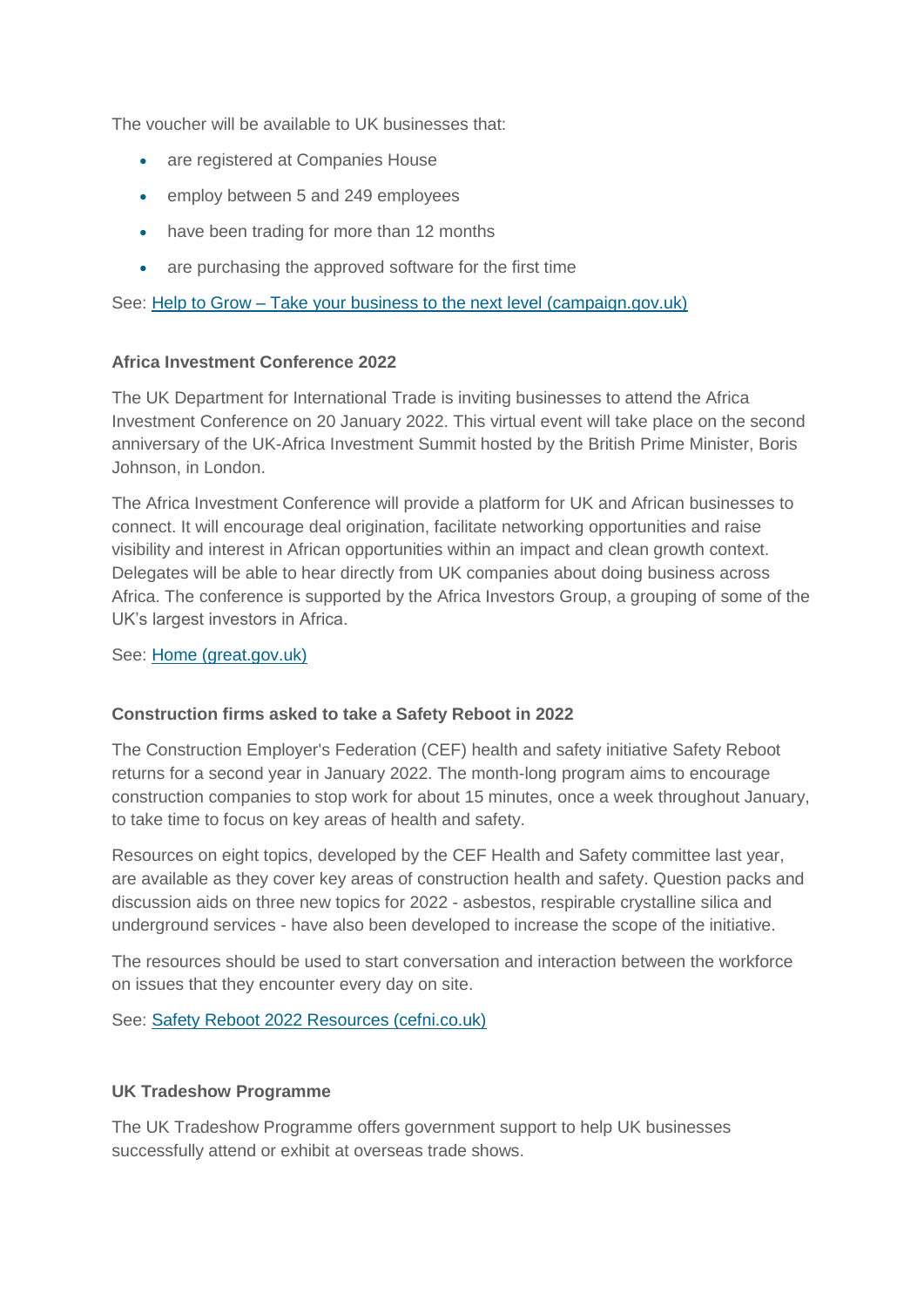UK businesses exporting, or thinking about exporting, can apply for support to:

- exhibit at, or attend, approved overseas trade shows and conferences
- potentially receive grants to offset some costs

Applications to exhibit at overseas trade shows were open from 29 November 2021.

Applications to attend overseas trade shows (without exhibiting) are open from January 2022.

Exhibiting at overseas trade shows can help you gain essential market knowledge and increase your:

- company's brand awareness amongst overseas buyers
- business sales by securing new customers

This guidance is for the exhibition element of the programme. It will be updated with more information on attendance support in January 2022.

### See: [UK Tradeshow Programme -](https://www.gov.uk/guidance/uk-tradeshow-programme#eligibility) GOV.UK (www.gov.uk)

### **Intellectual property office (IPO) launches call for views on standard essential patents**

Responses will inform how the SEPs framework supports innovation, and whether change is needed.

A patent that protects technology which is essential to implementing a standard is known as a Standard Essential Patent (SEP). Without using the methods or devices protected by these SEPs, it is difficult for a manufacturer to create standard compliant products, such as smartphones or tablets.

The government is seeking views as to whether SEPs framework is functioning efficiently and strikes the right balance for all entities involved.

The purpose of the call is to better understand how the current SEPs framework encourages innovation and promotes competition. A wide range of evidence is sought on the following:  

- the link between SEPs, innovation and competition and how these elements interrelate with each other
- the functioning of the market, and whether there is an imbalance between the licensor and licensee
- transparency in the SEPs ecosystem
- the efficiency of SEPs licensing
- functioning of the patent  framework and  FRAND litigation

The call for views will run for 12 weeks, closing on 1 March. After it closes, the government will assess the responses it receives and publish a summary of responses. These responses will inform the government's decision on any next steps and action that may be required.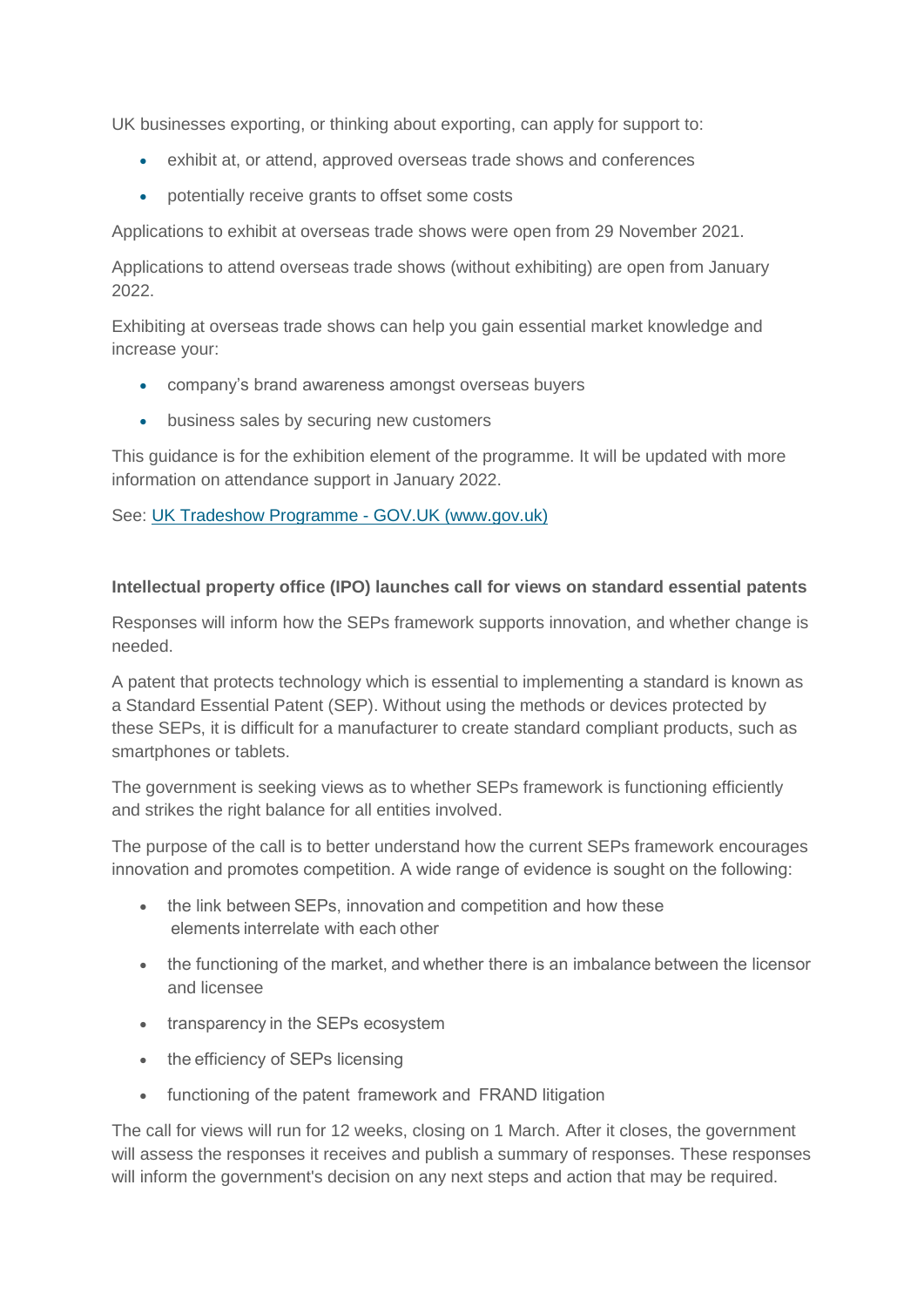# See: [IPO launches call for views on Standard Essential Patents \(SEPs\) -](https://www.gov.uk/government/news/ipo-launches-call-for-views-on-standard-essential-patents-seps) GOV.UK [\(www.gov.uk\)](https://www.gov.uk/government/news/ipo-launches-call-for-views-on-standard-essential-patents-seps)

### **2022 MacRobert Award opens for applications**

The MacRobert Award is the UK's longest-running and most prestigious national prize for engineering innovation.

It honours the winning organisation with a gold medal, and the team members with a cash prize of £50,000. The presentation of the award recognises:

- outstanding innovation
- tangible societal benefit
- proven commercial success

The award is open to engineering innovations in any area of engineering, applied science, technology or medicine.

Past winners have included the engineers behind innovations such as the Pegasus jet engine, catalytic converters, the roof of the Millennium Dome and intelligent prosthetic limbs. In 2019, the award went to a Belfast-based Bombardier team for their innovative resininfused advanced composite aircraft wing that minimises the environmental impact of commercial jets.

#### See: How to apply - [Royal Academy of Engineering \(raeng.org.uk\)](https://www.raeng.org.uk/grants-prizes/prizes/prizes-and-medals/awards/the-macrobert-award-engineering-innovation/how-to-apply-macrobert-engineering-innovation)

#### **HMRC customers with Post Office card accounts given extra time to switch accounts**

Customers who currently receive HMRC benefit payments into a Post Office card account will be given extra time to switch their account, HM Revenue and Customs (HMRC) has confirmed.

HMRC recognises the vital financial support tax credits, Child Benefit and Guardian's Allowance can provide to individuals and families; and wants to give them every opportunity possible to receive the benefits to which they are entitled.

The department has arranged a one-off extension to the contract with the Post Office allowing customers until 5 April 2022 to provide alternative account details to HMRC.

This means that the 13,000 customers, who are still to notify HMRC, will temporarily be able to continue to receive their payments into their Post Office account, giving them extra time to set up new accounts and notify the department.

HMRC is still encouraging those benefitting from the extension to switch their account at the earliest opportunity.

See: [HMRC customers with Post Office card accounts given extra time to switch accounts -](https://www.gov.uk/government/news/hmrc-customers-with-post-office-card-accounts-given-extra-time-to-switch-accounts) [GOV.UK \(www.gov.uk\)](https://www.gov.uk/government/news/hmrc-customers-with-post-office-card-accounts-given-extra-time-to-switch-accounts)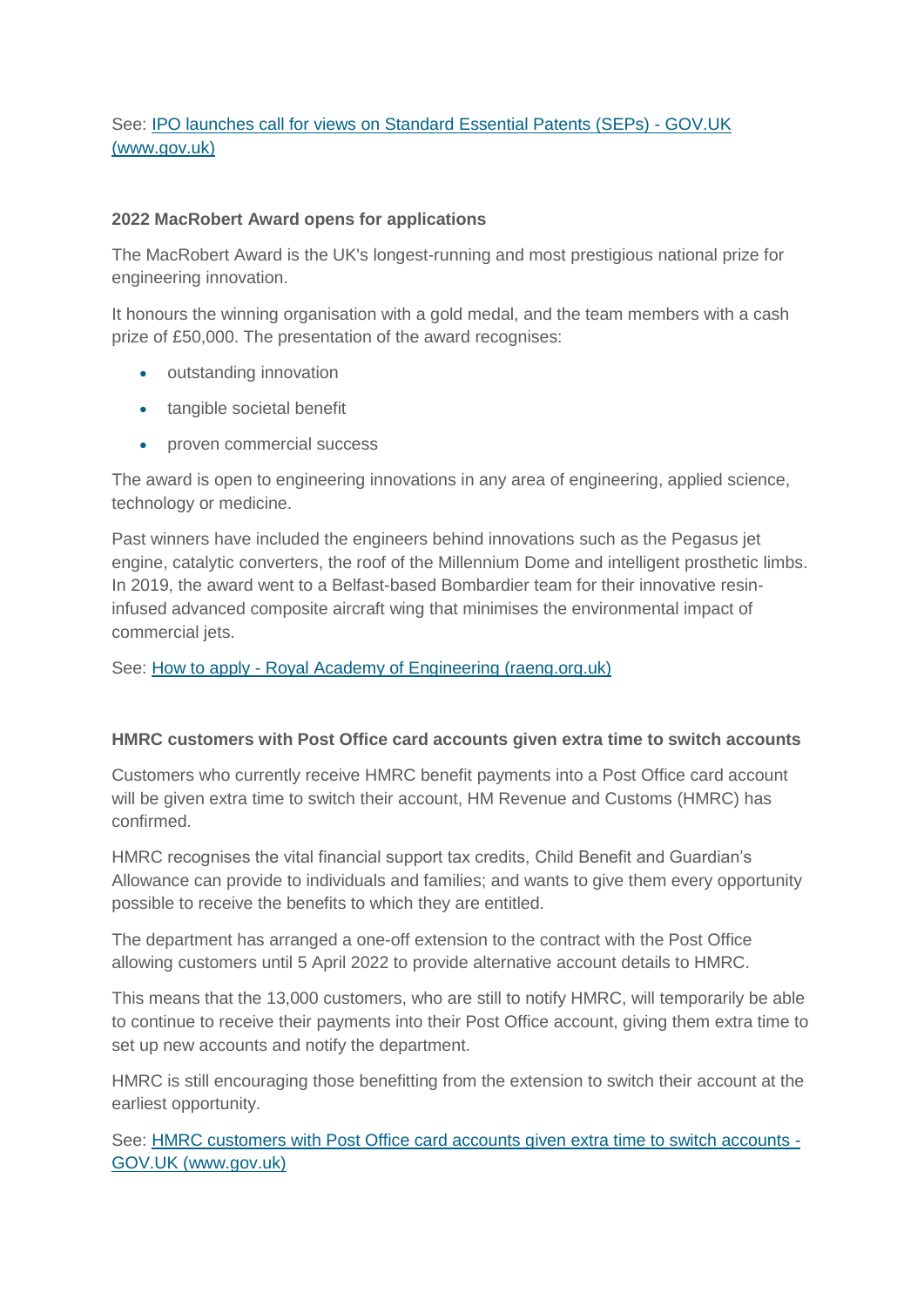# **Driving and riding safely for work – updated guidance from HSE**

For most people, driving or riding will be the most dangerous work activity they do. Around one third of all road traffic collisions (RTCs) in Britain involve someone driving or riding as part of their job and countless other RTCs involve people travelling to or from their workplace.

Although the risks cannot be completely controlled, employers or companies, including those in the construction sector, who engage drivers and riders must take all reasonable steps to manage these risks and do everything reasonably practicable to protect people from harm in the same way as they would in a fixed workplace.

The Health and Safety Executive's (HSE) new webpages have been created following HSE and Department of Transport consultation with stakeholders.

They contain clear, simple guidance for employers and those who engage drivers and riders on how to make sure the journey, driver and vehicle are safe. For workers and those who drive and ride for work, it outlines their responsibilities.

See: [Driving and riding safely for work -](https://www.hse.gov.uk/roadsafety/index.htm?utm_source=govdelivery&utm_medium=email&utm_campaign=guidance-push&utm_term=other-1&utm_content=construction-nov-21) HSE

# **The Circular Future Fund: The Million Pound Challenge**

In partnership with Hubbub, the John Lewis Partnership is launching a £1 million fund to support trailblazing ideas and innovations that can accelerate the transition towards a more circular economy.

Whether it's rethinking waste with new products or materials, finding creative ways to shift consumer mindsets or developing new business models and services, then the Challenge would like to hear from you.

The fund will provide grants between £150,000 to £300,000. If you would like to be involved, then complete your application by 9 January 2022.

See: [The Circular Future Fund —](https://www.circularfuturefund.co.uk/about) Home

#### **ABC Business Awards 2022**

Armagh City, Banbridge & Craigavon Borough Council has launched the ABC Business Awards 2022 to give local companies the opportunity to be recognised for their hard work and commitment to business excellence.

The event will champion business leaders, employers, innovators and entrepreneurs from across the local economy.

The awards ceremony will take place on Thursday 24 February 2022 at the Seagoe Hotel, Portadown.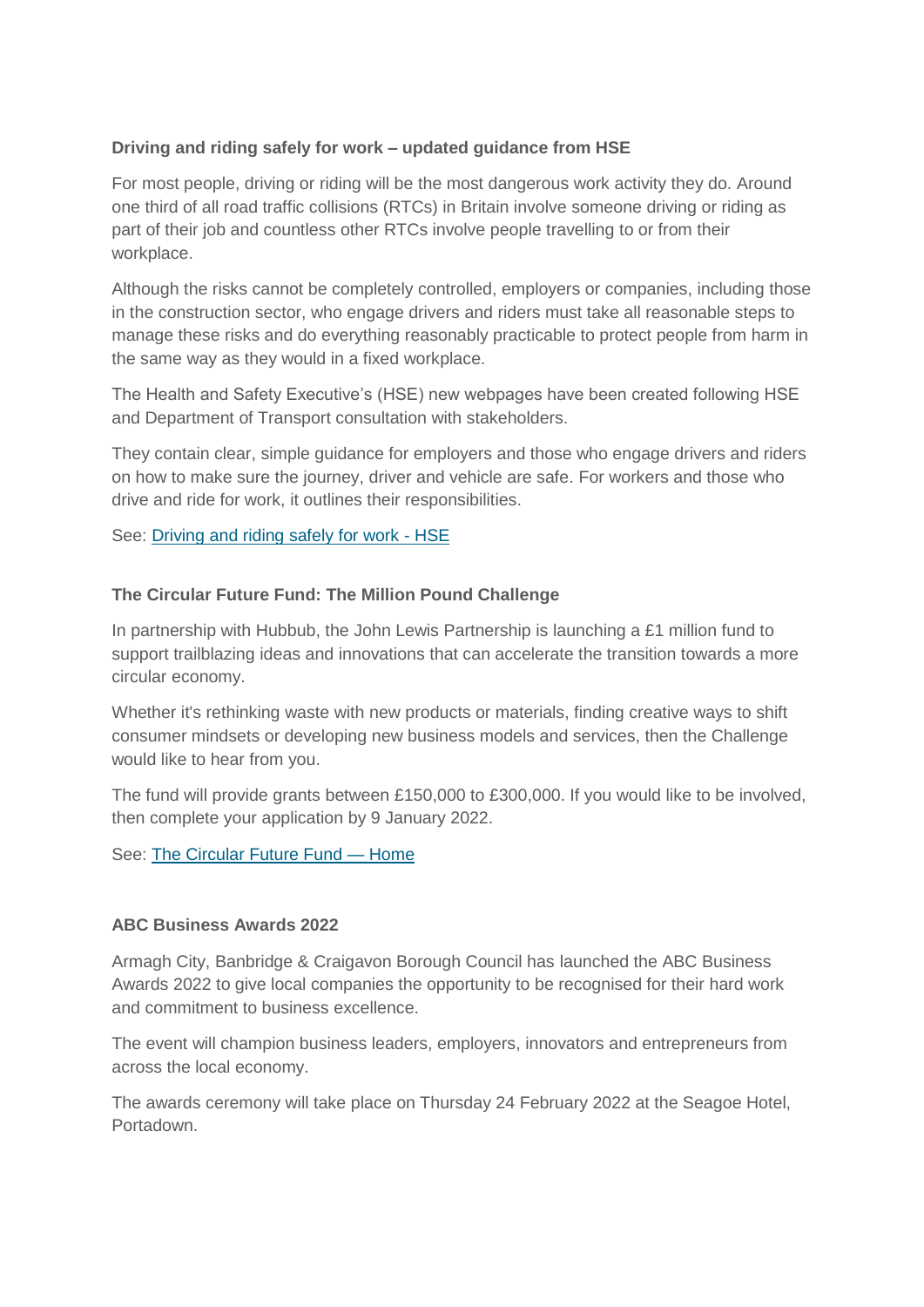See: Business Awards - Armagh City, [Banbridge and Craigavon Borough Council](https://www.armaghbanbridgecraigavon.gov.uk/business/business-awards/#abcbusinessawards2022)  [\(armaghbanbridgecraigavon.gov.uk\)](https://www.armaghbanbridgecraigavon.gov.uk/business/business-awards/#abcbusinessawards2022)

### **STEM gender equality webinars**

The Equality Commission are hosting a number of webinars to promote gender equality in the science, technology, engineering and maths (STEM) industries

The webinars take place in February and March 2022 and will give employers an insight in how to take practical steps to address gender inequality with a focus specifically on STEM industries.

See: [STEM gender equality webinars \(nibusinessinfo.co.uk\)](https://www.nibusinessinfo.co.uk/content/stem-gender-equality-webinars)

### **Grant funding and mentoring support for female entrepreneurs**

The Female Founders Funding Opportunity seeks to support female entrepreneurs bring their innovative business idea to market with grant funding and business mentoring support.

Techstart Ventures and Women in Business have partnered together to invite females across Northern Ireland, with an innovative business idea, to apply for a grant of up to £35,000 to help kickstart their business.

Whether you are an individual with an exciting, novel idea or an established business looking to explore a new product or market, you could receive a grant to support your innovation. Successful applicants will also receive a business mentor through the Women in Business mentoring programme.

# See: [Female Founders Funding Opportunity | Techstart Ventures Grants Northern Ireland](https://www.techstartgrants.com/femalefounders)  [\(techstartgrants.com\)](https://www.techstartgrants.com/femalefounders)

# **New support programme for Newry, Mourne and Down**

Newry, Mourne and Down District Council has launched a new support programme beginning in early 2022 for SMEs and entrepreneurs.

As part of the NMD Business Growth programme, the specially designed Strategise for Success Programme provides assistance to participants on the need to have a clear and simple plan in place when it comes to growing your business successfully.

Expert mentors will help businesses to focus on helping you understand what a business strategy is, how useful it is and how to plan your business strategy and practices moving forward.

The Strategise for Success Programme involves tailored one-to-one mentoring and targeted online workshops, focusing on business strategy and planning a strategy for the future.

See: Strategise for Success - [new support programme for Newry, Mourne and Down](https://www.nibusinessinfo.co.uk/content/strategise-success-new-support-programme-newry-mourne-and-down)  [\(nibusinessinfo.co.uk\)](https://www.nibusinessinfo.co.uk/content/strategise-success-new-support-programme-newry-mourne-and-down)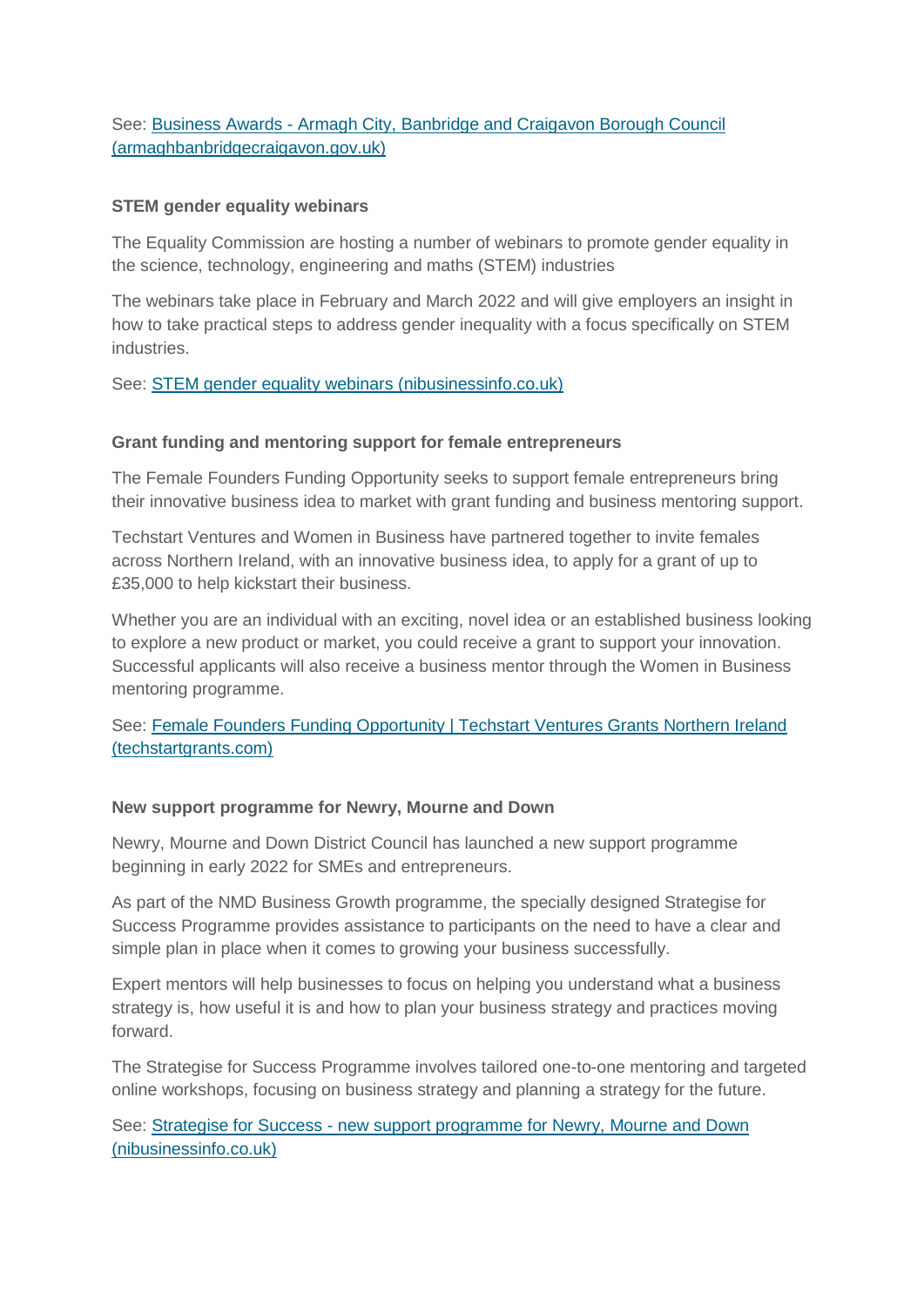# **COVID-19 Supply Chain Resilience and Development Framework - third call**

Support is available to help Northern Ireland businesses improve their supply chain resilience and competitiveness

Invest Northern Ireland (Invest NI) has issued a third call for applicants to the COVID-19 Supply Chain Resilience and Development Framework (SCRDF). The framework supports businesses to improve their supply chain resilience and competitiveness.

It is open to manufacturers and providers of internationally traded services, based and operating in Northern Ireland, who manage a supply chain as part of their business or who are involved in the extended supply chain.

The framework primarily provides specialist advisory support to help businesses:

- identify supply chain risks and appropriate mitigations
- reduce costs
- improve competitiveness
- identify supply chain opportunities
- develop supply chain capability

Depending on a business' circumstances, financial assistance towards the salary costs of a dedicated supply chain worker may also be available.

See: [COVID-19 Supply Chain Resilience and Development Framework \(SCRDF\) | Invest](https://www.investni.com/covid-19-supply-chain-resilience-and-development-framework)  [Northern Ireland \(investni.com\)](https://www.investni.com/covid-19-supply-chain-resilience-and-development-framework)

# **Open Data Innovation and Outreach Fund - third round is now open**

The Department of Finance has opened a new round of its Innovation and Outreach Fund to encourage the use of open data - that is data that can be freely used, re-used and redistributed by anyone.

£40,000 is available in this round of the fund to support projects based around:

- Supporting the innovative use of data available on [OpenDataNI portal,](https://www.opendatani.gov.uk/) either using open data on its own or in combination with other sources of data. This can include developing apps, interactive data visualisations and/or other products or services with open data.
- Open data based advocacy, outreach and engagement activities that seek to promote the use of open data. For example, workshops, hackathons, seminars, meet-ups and groups, conferences etc.
- Transparency, openness and unlocking value in data use of open data to promote transparency and bring benefit to public society.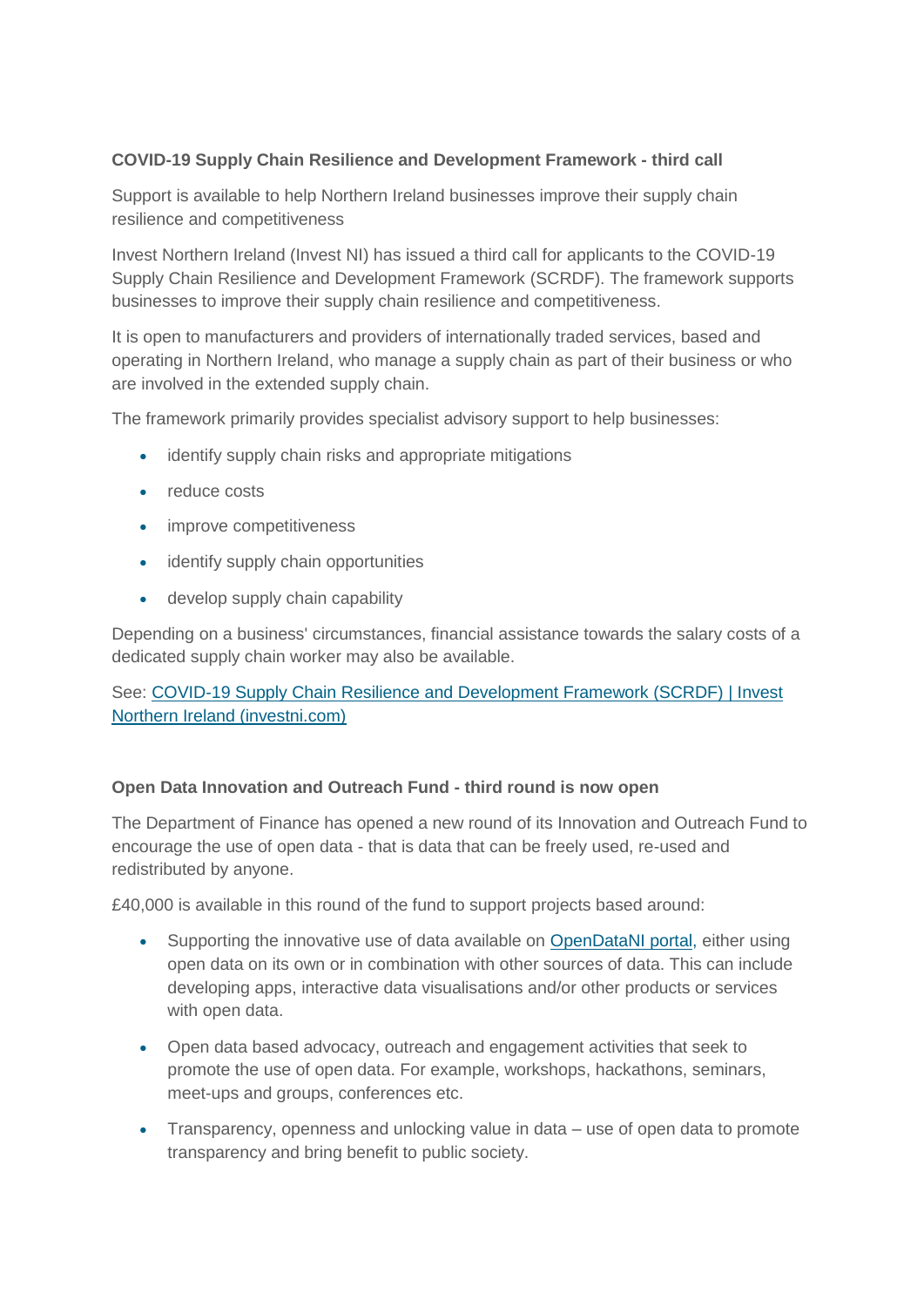Applications are open to any individual or organisation in Northern Ireland.

Applicants are not restricted to applying in one category only and may apply under each – you should complete a separate application form for each category.

# See: [The Open Data NI Innovation and Outreach Fund | Department of Finance \(finance](https://www.finance-ni.gov.uk/publications/open-data-ni-innovation-and-outreach-fund)[ni.gov.uk\)](https://www.finance-ni.gov.uk/publications/open-data-ni-innovation-and-outreach-fund)

#### **High Street Scheme: guidance for businesses**

The High Street Scheme has been extended and will officially close on 19 December 2021, when all cards will be deactivated, and no more spend on the card can occur.

The advice for businesses has been updated.

See: [High Street Scheme: guidance for businesses \(nibusinessinfo.co.uk\)](https://www.nibusinessinfo.co.uk/content/high-street-scheme-guidance-businesses)

### **Accessible services webinars**

The Equality Commission's Every Customer Counts webinar series aims to help businesses make their services more accessible for disabled customers. The webinars are part of the Equality Commission's Every Customer Counts initiative, which encourages businesses to consider how open their services currently are to disabled people.

The Equality Commission would encourage service providers to attend all four webinars as they will provide a useful journey, from awareness of the common issues affecting disabled customers, right through to practical action that will help businesses to boost their customer base. Each webinar lasts around 40 minutes, and they are free to attend.

See: ECNI - Every Customer Counts - [promoting accessible services \(equalityni.org\)](https://www.equalityni.org/everycustomercounts)

#### **Ambassador Circle business events initiative**

A new initiative, the Ambassador Circle, has been launched to target and significantly grow the number of international business events hosted in Northern Ireland; and promote Northern Ireland as a leading business and events destination.

The Ambassador Circle will bring together business and academic leaders in sectors such as:

- advanced manufacturing
- technology
- **.** life and health sciences
- food and drink
- financial, professional and business services